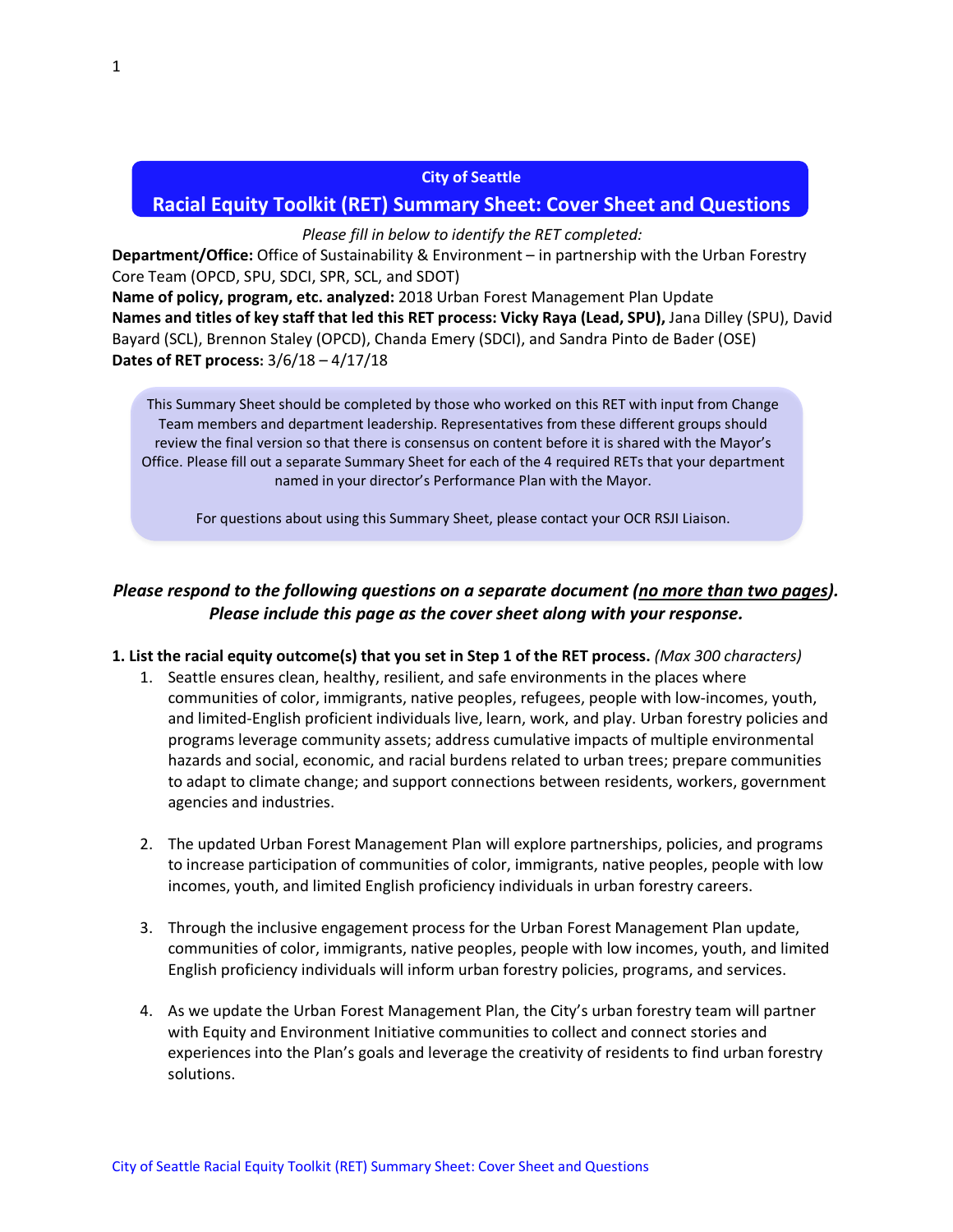## **2. Which stakeholders (groups and/or key individuals) did you engage in this RET? In what ways did you engage them?** *(Max 600 characters)*

This toolkit process was led by SPU's Environmental Justice and Service Equity Team (EJSE) along with SPU's Trees for Seattle team. The departments engaged include OSE, OPCD, SDCI, and SCL. Stakeholders were engaged through regular meetings prepared and run by SPU over the course of about two months. Team members made group decisions and reviewed documents outlining the team's discussions and decisions on how to move forward with the creation of the new Urban Forest Management Plan.

### **3. Please describe up to five key benefits and/or burdens for people of color of this policy, program, project, or other decision, which the RET process helped you to identify or confirm.** *(Max 300 characters each)*

- Seattle's history of redlining has led to a pattern of communities of color disproportionally living in areas that were considered less desirable. Many of these areas are near highways, industrial areas, and have lower canopy cover.
- Ownership of street trees and associated maintenance responsibility has implications for the health, size, safety, and longevity of street trees; putting the maintenance responsibility on the adjacent property owner can come with a large price tag, especially towards the end of the trees' life.
- Trees mitigate environmental conditions such as poor air quality. The City might have missed opportunities to use tree investments to mitigate other issues such as industrial pollution that disproportionally affects Equity and Environment Initiative focus communities.
- For issues related to new development we need to consider how decisions impact both housing affordability and livability. Tree requirements can impact cost of development and increase property values making housing less affordable.
- There is a lack of racial diversity in higher-paid jobs in urban forestry; under-represented groups tend to be clustered in the lowest-paid jobs. There is not a strong career ladder for advancement in the urban forestry industry, which also applies to City jobs.

## **4. Please describe up to five key actions – things that you will do differently or begin to do now – of this policy, program, project, or other decision, which will increase opportunity and/or minimize harm for people of color.** *(Max 300 characters each)*

The key outcome of this toolkit process was the shaping of the engagement process for the Urban Forest Management Plan, and an intentional phasing of efforts to engage communities historically under-represented in urban forestry prior to any plan writing. This allows the community's voice to most strongly influence the shaping of goals and actions. A second phase of engagement will be held after a draft plan is produced to allow the public to review and comment on the plan.

Several key principles were identified that shaped the engagement approach. They are:

- We are committed to intentional engagement with historically under-represented communities prior to plan update drafting.
	- o The focus communities for this effort are those defined by the City's Equity and Environment Initiative (EEI): people of color, native peoples, low-income populations, linguistically isolated households, and foreign-born populations.
	- o We seek to engage with these communities city-wide.
	- o The bulk of available resources for engagement will be dedicated to seeking input from these communities.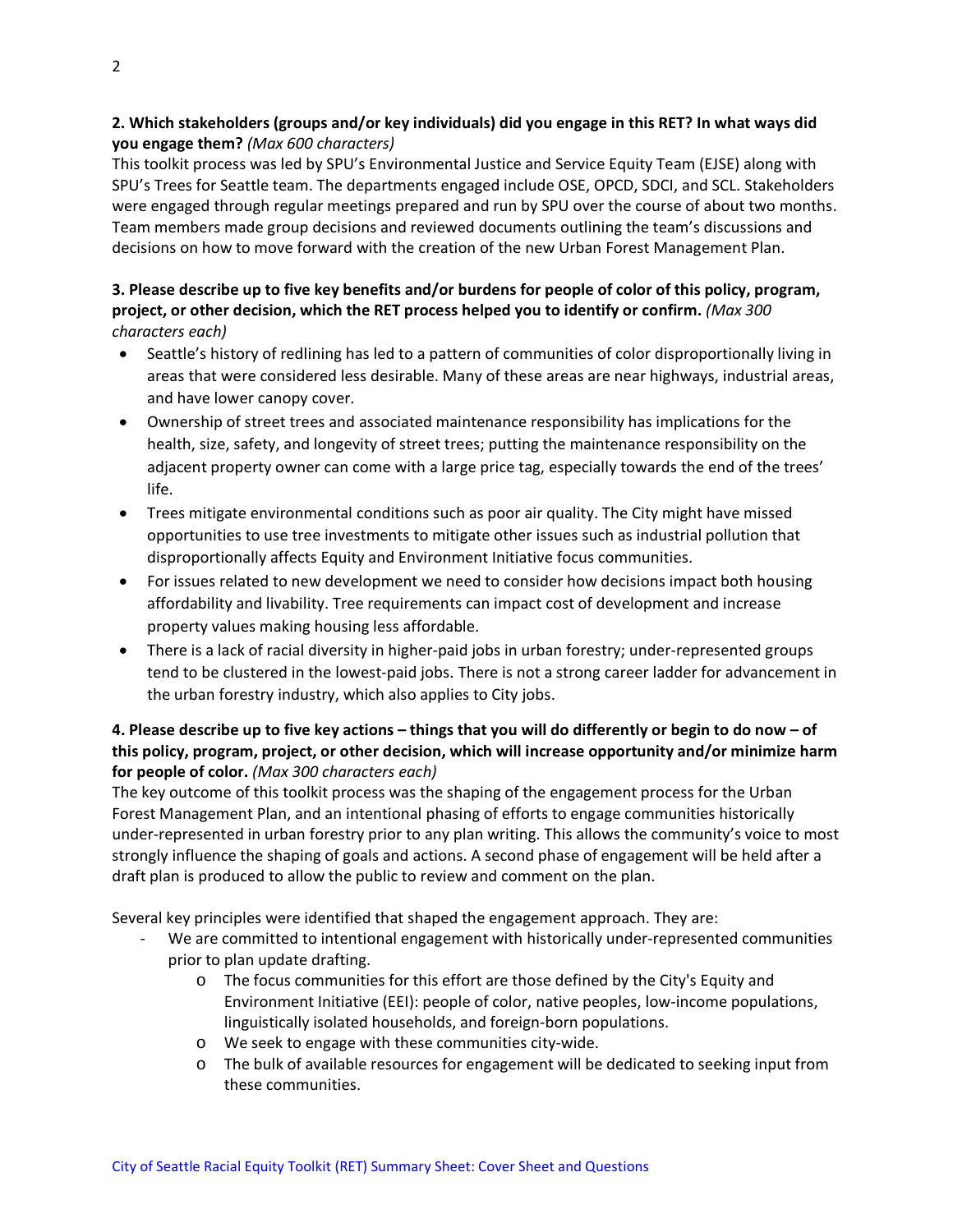- Traditional stakeholder groups will also be given opportunities to provide input prior to plan drafting, but fewer resources will be spent reaching those groups.
- All stakeholders will be engaged at a collaborative level. This means we will be asking for their input and feedback, but decision-making will be reserved for elected officials.
	- o We are committed to reviewing and valuing all feedback equitably.
	- o We will provide transparency by making all comments publicly available and posting a summary with staff feedback regarding resource availability and feasibility of submitted suggestions.
- Participants in the first round of engagement will be asked if they wish to participate in the second round of engagement.

### **5. How will leadership ensure implementation of the actions described in question 4?** *(Max 800 characters)*

The Core Team will be briefing the Urban Forest Management Team on the proposed actions for the updated plan. Management Team will elevate to departmental leadership and ultimately, the Mayor will approve the draft plan prior to submitting it to City Council. The expectation is to have City Council adopt the plan therefore supporting the implementation of the plan's actions.

**6. How have/will you report back to your stakeholders? (This includes the people who were directly engaged in this RET process, those who will be affected by decisions made, and other departments or divisions impacted by the RET findings and the actions described in question 4.)** *(Max 800 characters)* We will be seeking feedback on the draft plan, including action items, from key stakeholders and community members who have expressed interest. As part of our inclusive engagement process we have asked the community what the best methods to engage them in the future are. We are working to identify and engage the best messengers for outreach to EEI focus communities.

## **7. What additional racial equity issues did this RET reveal? Consider how these unresolved issues present opportunities for structural transformation (i.e. working across departments, and with other institutions and sectors to achieve racial equity).** *(Max 800 characters)*

The team looked at how our team's position, socio-economic composition, perspective, and implicit bias influence the direction or intent of The UFMP update effort. Our finding included:

- Bias toward "trees are important"
- There are no self-identified people of color on the planning team which leads to perspectives that may not account for the wide range of barriers, potential impacts and priorities of communities of color
- The team has a mandate around urban forestry
- The team has historically been more focused on urban forestry conditions of the north end of the city versus the south end.
- The team has technical knowledge and understand a wide range of issues confronting our urban forest which many community members don't have.

The team realized that our targeted community is not aware of your current planning efforts and that there are groups that carry more influence on issues related to urban trees, including:

• A small group of tree advocates, who tend to be older, whiter, and more affluent than the general public. This group is very vocal and active; has a high degree of access to decisionmakers and time to participate; perspectives tend to focus on conditions and solutions for north Seattle with Tree PAC and Friends of Seattle's Trees being the most influential groups.